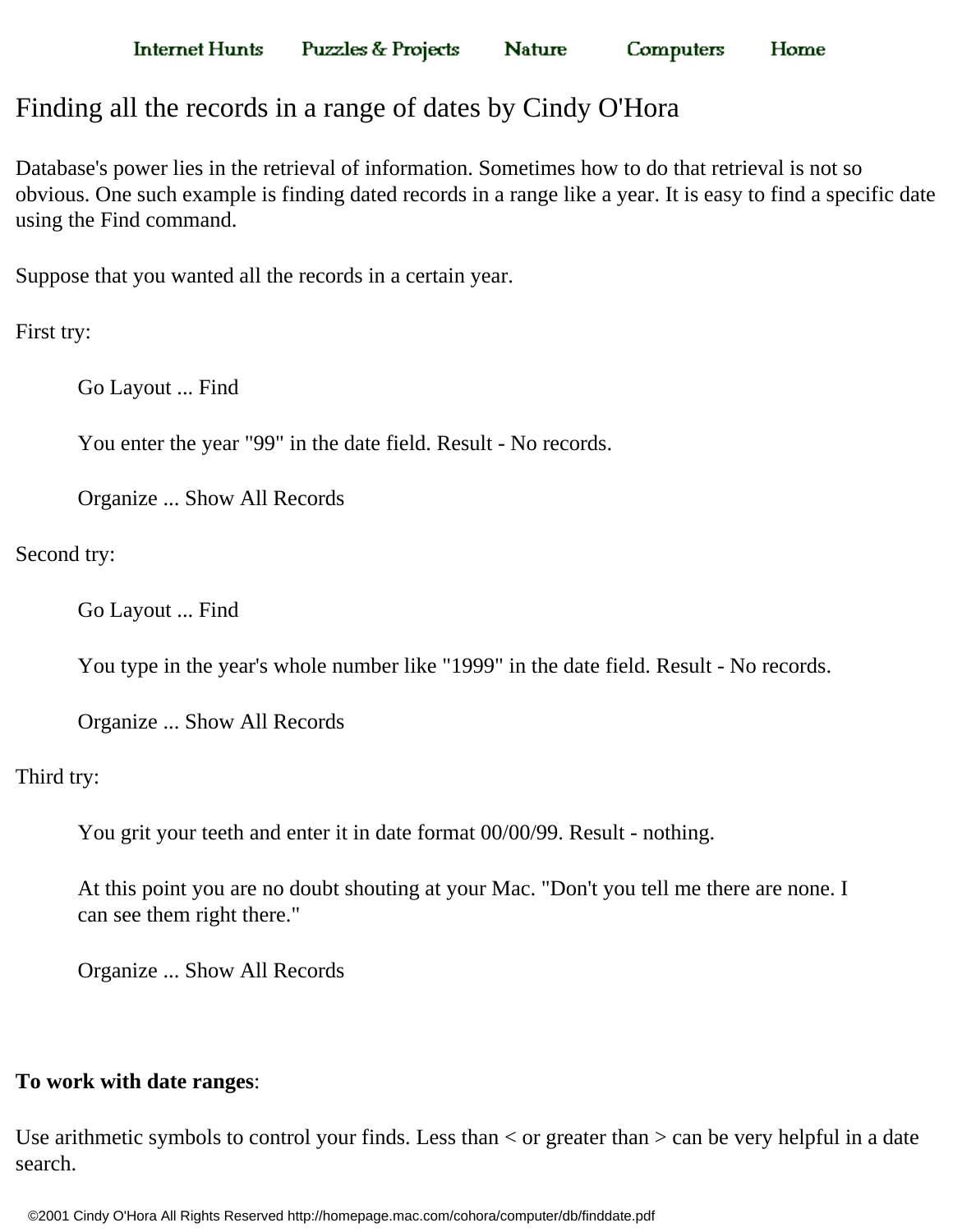To Find all the records in the year 1997 or later:

- 1. Go Layout ...Find
- 2. In the date field enter >12/31/1996
- 3. Hit the return key.

You now have all the records from January 1, 1997 to the present.

If you had entered 1/1/1997 you would not get any records for Jan 1 because you used greater than. Computers can be so darn literal!

## **Picky, picky, picky**

You enter =>1/1/1997 to get all records starting with January 1, 1997.

Or harness the option trick - To get the greater than or equal to sign "≥" hold down the option key as you type the greater than key.

To get less than or equal to "≤" - hold down the option key and type the less than key. Tricky huh!

## **Range**

Now suppose you want to isolate the records for a few months. Like from January to June in a single year.

- 1. Go Layout ...Find
- 2. In the date field enter  $\geq 1/1/97$  to isolate all the records from 1/1/97 to the present.

3. Repeat the Find - Enter ≤6/30/97. This time click the **Find from Visible** bullet in the gray status panel on the left side of the database.

4. Hit the Find button in the status panel.